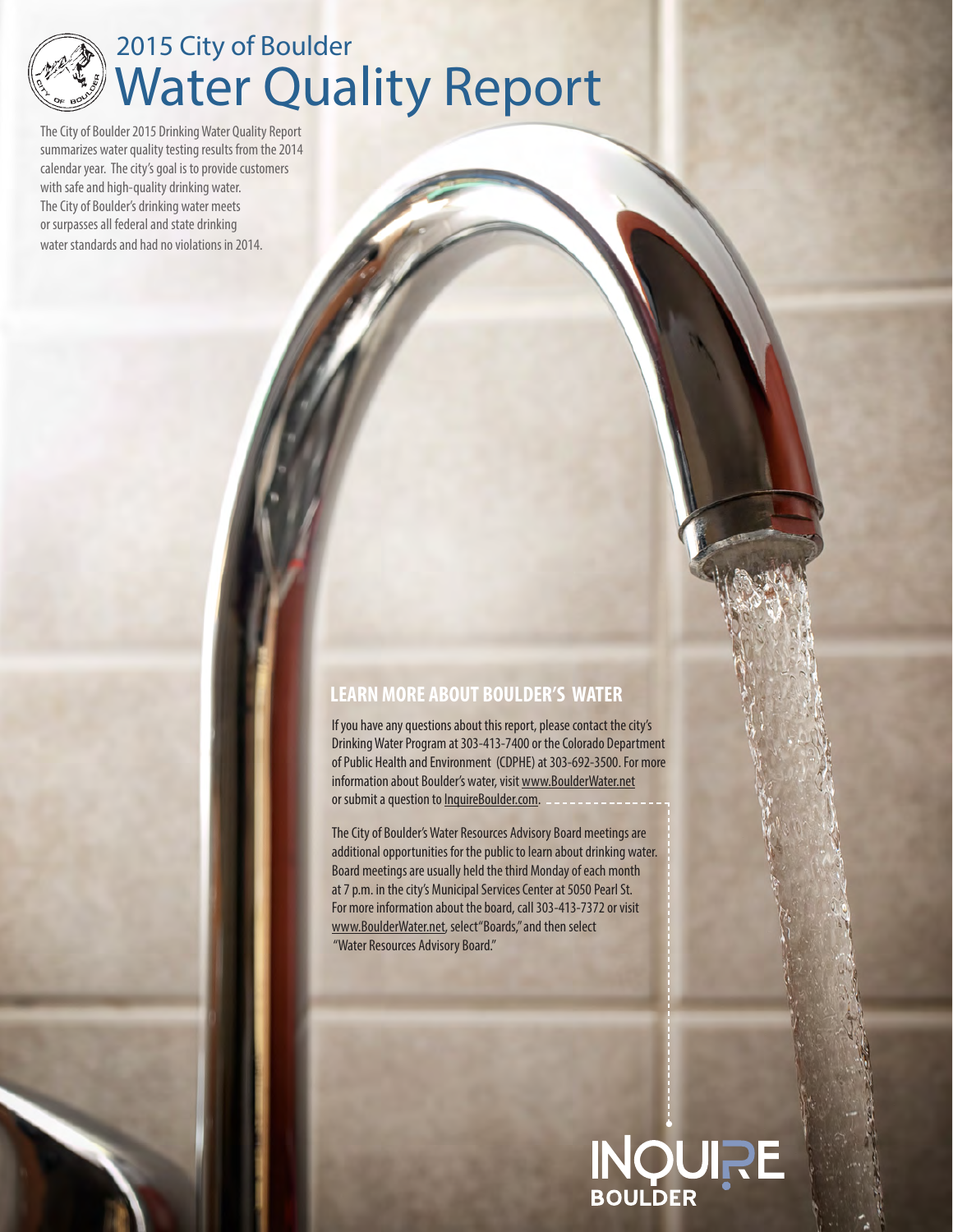### **CITY OF BOULDER WATER SOURCES**

The City of Boulder gets its water from Barker Reservoir, Lakewood Reservoir, Boulder Reservoir and Carter Lake (via the Boulder Feeder Canal). Water used at your home or business may come from any of these sources, depending on the season or availability.

The CDPHE provided the City of Boulder with a Source Water Assessment Report for Boulder's water supplies. To access this report, visit **<https://www.colorado.gov/cdphe/swap-assessment-phase>**. Under "Find my county's water report" select "A-C," then select "boulder," and then "107152Boulder\_city \_of\_ SW\_ REVISED.pdf".

#### **GENERAL INFORMATION ABOUT DRINKING WATER**

All drinking water, including bottled water, may reasonably be expected to contain at least small amounts of some contaminants. The presence of contaminants does not necessarily indicate that the water poses a health risk. Some people may be more vulnerable to contaminants in drinking water than the general population. Immunocompromised people such as those with cancer undergoing chemotherapy, those who have undergone organ transplants, have HIV-AIDS or other immune system disorders, some elderly, and infants can be particularly at risk of infections. These people should seek drinking water advice from their health care providers. To receive a copy of the Environmental Protection Agency (EPA) and U.S. Centers for Disease Control guidelines on appropriate means to lessen the risk of infection, call the EPA Safe Drinking Water Hotline at 1-800-426-4791.

The sources of both tap water and bottled water include rivers, lakes, streams, ponds, reservoirs, springs, and wells. As water travels over the surface of the land or through the ground, it dissolves naturally occurring minerals and, in some cases, radioactive material and can pick up substances resulting from the presence of animals or humans. Contaminants that may be present in source water include:

- **Microbial contaminants** such as viruses and bacteria that may come from sewage treatment plants, septic systems, agricultural livestock operations and wildlife;
- **Inorganic contaminants** such as salts and metals, which can be naturally-occurring or result from urban stormwater runoff, industrial or domestic wastewater discharges, oil and gas production, mining or farming;
- **Pesticides and herbicides** that may come from a variety of sources such as agriculture, urban stormwater runoff and residential uses;
- **Organic chemical contaminants** including synthetic and volatile organic chemicals, which are byproducts of industrial processes and petroleum production and also may come from gas stations, urban stormwater runoff and septic systems; and
- **Radioactive contaminants** that can be naturally occurring or be the result of oil and gas production and mining activities.

To ensure that tap water is safe to drink, the CDPHE prescribes regulations limiting the amount of certain contaminants in water provided by public water systems. Food and Drug Administration regulations establish limits for contaminants in bottled water that must provide the same protection for public health.

### **WATER QUALITY DATA TERMS AND ABBREVIATIONS**

- AL = Action Level: The concentration of a contaminant which, if exceeded, triggers treatment or other requirements that a water system must follow.
- MCL = Maximum Contaminant Level: The highest level of a contaminant that is allowed in drinking water. MCLs are set as close to the MCLGs as feasible using the best available treatment technology.
- MCLG = Maximum Contaminant Level Goal: The level of a contaminant in drinking water below which there is no known or expected risk to health. MCLGs allow for a margin of safety.
- MRDL = Maximum Residual Disinfectant Level: The highest level of a disinfectant allowed in drinking water. There is convincing evidence that addition of a disinfectant is necessary for control of microbial contaminants.
- MRDLG = Maximum Residual Disinfectant Level Goal: The level of a drinking water disinfectant, below which there is no known or expected risk to health.
- TT = Treatment Technique: A required process intended to reduce the level of a contaminant in drinking water.
- RAA = Running Annual Average: An average of monitoring results for the previous 12 calendar months or previous four quarters.
- LRAA = Locational Running Annual Average: The average of sample results for samples collected at a particular monitoring location during the most recent four calendar quarters.
- $NE =$  Not Established
- $NTU =$  Nephelometric Turbidity Units
- ppm = parts per million, or milligrams per liter (mg/l)
- I  $ppb =$  parts per billion, or micrograms per liter ( $\mu$ g/l)

# **How do you protect and conserve water?**

• To learn about events, tips and ways you can help protect our streams, visit: **[www.KeepItCleanPartnership.org](http://www.KeepItCleanPartnership.org)**

• To learn about ways you can save water and money with water conservation, visit:  **[www.BoulderSavesWater.net](http://www.BoulderSavesWater.net)**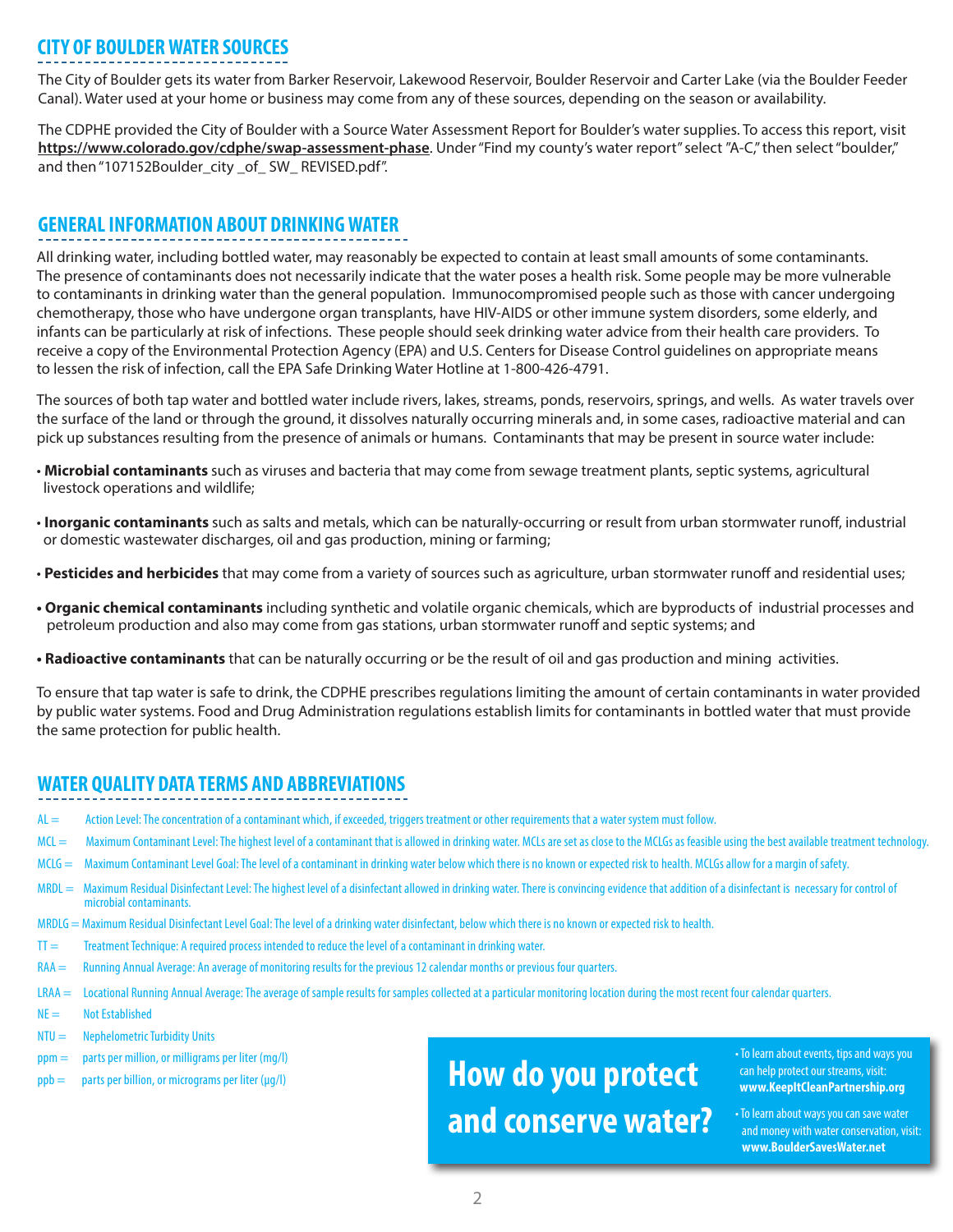## **WATER QUALITY DATA**

The City of Boulder routinely monitors for contaminants in drinking water according to federal and state laws. The data presented in this report are the result of monitoring for the period of Jan. 1 to Dec. 31, 2014 or from the most recent testing done in accordance with regulations. The CDPHE does not require the City of Boulder to monitor all contaminants each year because the concentrations of some contaminants are not expected to vary significantly from year to year or because the City of Boulder's system is not considered vulnerable to that type of contamination. Therefore, some of the data, though representative, may be more than one year old.

### **CONTAMINANTS DETECTED**

| Contaminant                              | <b>Units</b>         | <b>MCL</b>                                                                      | <b>MCLG</b>              | Result                                           | <b>Violation</b><br>(Yes / No) | <b>Sample Date</b>                        | <b>Typical Source of Contamination</b>                                                        |
|------------------------------------------|----------------------|---------------------------------------------------------------------------------|--------------------------|--------------------------------------------------|--------------------------------|-------------------------------------------|-----------------------------------------------------------------------------------------------|
| <b>Barium</b>                            | ppm                  |                                                                                 | $\overline{2}$           | 0.012 average<br>$0.007 - 0.017$ range           | No                             | 2014                                      | Discharge of drilling wastes; discharge from<br>metal refineries; erosion of natural deposits |
| Chlorine                                 | ppm                  | $MRDL = 4$                                                                      | $MRDLG = 4$              | 0.86 average<br>$0.17 - 1.69$ range              | N <sub>o</sub>                 | At least 120 samples<br>per month in 2014 | Water additive used to control microbes                                                       |
| Fluoride                                 | ppm                  | 4                                                                               | 4                        | 0.85 average<br>$0.06 - 1.20$ range              | No                             | <b>Daily 2014</b>                         | Erosion of natural deposits; water additive<br>which promotes strong teeth                    |
| Sodium<br>(not regulated)                | ppm                  | <b>NE</b>                                                                       | <b>NE</b>                | 4.3 average<br>$3.1 - 5.5$ range                 | N <sub>o</sub>                 | 2014                                      | Erosion of natural deposits                                                                   |
| Tetrachloroethylene                      | ppb                  | 5                                                                               | $\pmb{0}$                | $<$ 0.5 average<br>$<$ 0.5-3.1 range*            | N <sub>0</sub>                 | 2014                                      | Discharge from factories and dry cleaners                                                     |
| <b>Total Coliform</b><br><b>Bacteria</b> | Absent or<br>Present | No more than 5% of<br>at least 120 samples<br>can be positive                   | $\overline{\phantom{0}}$ | 0.81% (1 sample) of 124 samples<br>was positive* | N <sub>0</sub>                 | May 2014                                  | Naturally present in the environment                                                          |
| .                                        |                      | the contract of the contract of the contract of the contract of the contract of |                          |                                                  |                                |                                           |                                                                                               |

\* Required follow up samples did not detect the contaminant.

| Contaminant                  | <b>Units</b> | <b>TT Requirement</b>                                     |                    |         | <b>Result</b>                                                     |                     | <b>Violation</b><br>(Yes / No) | <b>Sample Date</b> | <b>Typical Source of Contamination</b>                                                                       |
|------------------------------|--------------|-----------------------------------------------------------|--------------------|---------|-------------------------------------------------------------------|---------------------|--------------------------------|--------------------|--------------------------------------------------------------------------------------------------------------|
|                              | <b>NTU</b>   | Not to exceed 1 NTU for any single<br>measurement         |                    |         | Highest single measurement: 0.26<br>Range: 0.01 - 0.26            |                     | No                             | <b>Daily 2014</b>  | Soil Runoff                                                                                                  |
| Turbidity                    | <b>NTU</b>   | At least 95% of month's samples<br>must be $\leq$ 0.3 NTU |                    |         | Lowest monthly percentage of<br>samples meeting TT standard: 100% |                     | No                             | Monthly 2014       |                                                                                                              |
| Contaminant                  | <b>Units</b> | <b>AL</b>                                                 | 90th<br>Percentile |         | Number of<br><b>Sites over AL</b>                                 |                     | Violation*<br>(Yes / No)       | Sample Date        | <b>Typical Source of Contamination</b>                                                                       |
| Copper                       | ppm          | 1.3                                                       | 0.17               |         | $\mathbf{0}$                                                      |                     | No                             | 2014               | Corrosion of household plumbing systems;<br>erosion of natural deposits; leaching from<br>wood preservatives |
| Lead                         | ppb          | 15                                                        | 2.18               |         | $\mathbf{0}$                                                      |                     | N <sub>o</sub>                 | 2014               | Corrosion of household plumbing systems,<br>erosion of natural deposits                                      |
|                              | <b>Units</b> | <b>MCL</b>                                                | <b>MCLG</b>        |         | <b>Range of All</b>                                               |                     | Violation*                     |                    |                                                                                                              |
| Contaminant                  |              |                                                           |                    | Average | <b>Samples</b>                                                    | <b>Highest LRAA</b> | (Yes / No)                     | <b>Sample Date</b> | <b>Typical Source of Contamination</b>                                                                       |
| <b>Haloacetic Acids</b>      | ppb          | 60                                                        | <b>NE</b>          | 39.1    | $16.3 - 75.0$                                                     | 41.6                | No                             | Quarterly 2014     | Byproduct of drinking water disinfection                                                                     |
| <b>Total Trihalomethanes</b> | ppb          | 80                                                        | <b>NE</b>          | 36.3    | 14.9-59.4                                                         | 41.8                | No                             | Quarterly 2014     | Byproduct of drinking water disinfection                                                                     |

\* Compliance based on LRAA

### **DISINFECTION BYPRODUCT PRECURSOR - Total Organic Carbon Removal Ratio**

| <b>Water Treatment Facility</b>                   | Compliance Factor (minimum RAA) | RAA  | <b>Violation</b><br>(Yes / No) | Sample Date | <b>Typical Source of Contamination</b> |
|---------------------------------------------------|---------------------------------|------|--------------------------------|-------------|----------------------------------------|
| <b>Betasso Water Treatment Facility</b>           | 1.0                             | 1.31 | No                             | 2014        | Naturally present in the environment   |
| <b>Boulder Reservoir Water Treatment Facility</b> | 1.0                             | 1.17 | No                             | 2014        | Naturally present in the environment   |